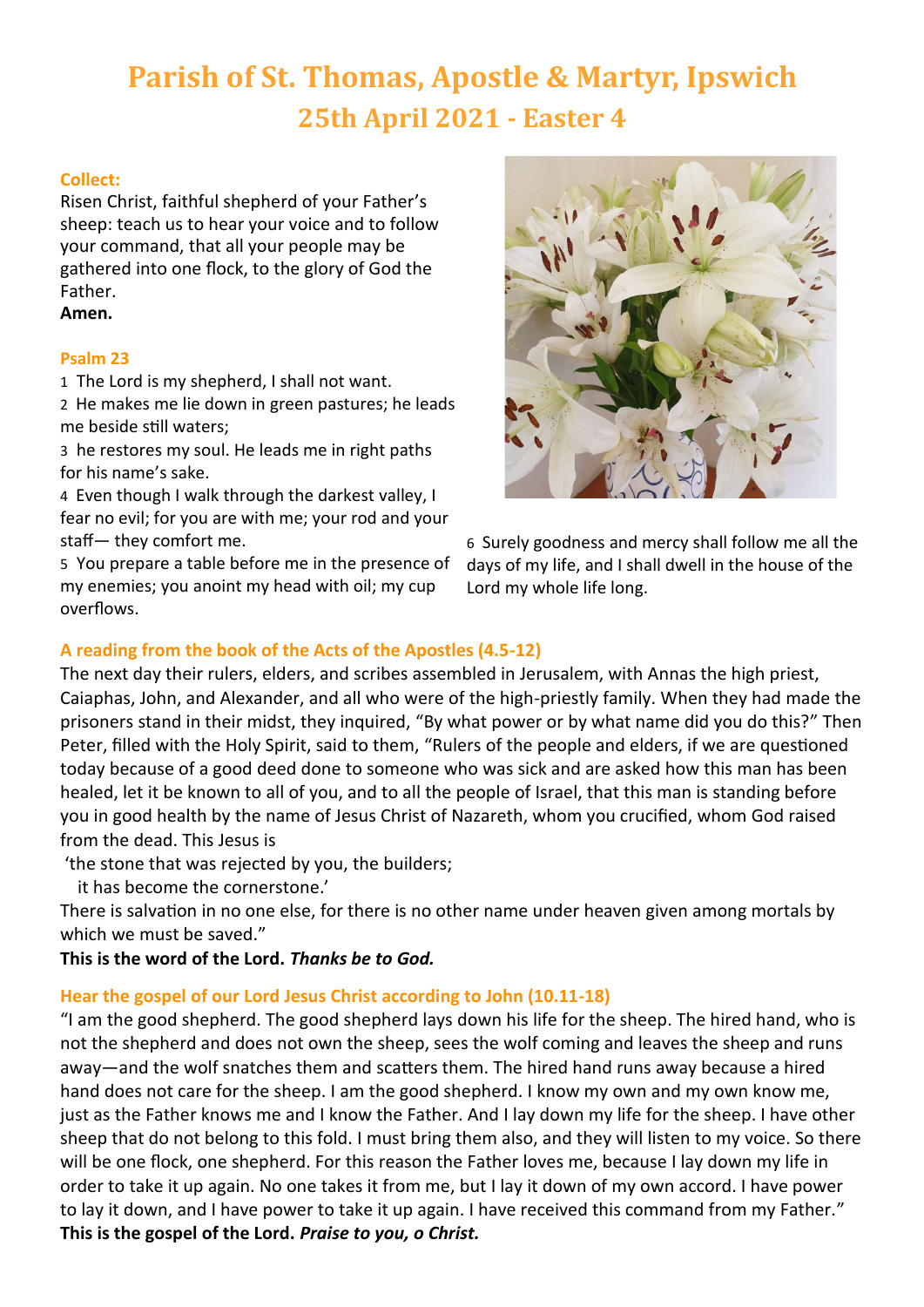**Reflection:** For a townie born and bread, I seem to have been involved with sheep rather a lot in my life! As a child gathering wool on country walks – as a young man working on the North York Moors – as Vicar of Loddon watching their antics and shearing on the marsh behind the Vicarage – on holiday with Sylvia, seeing the heard instinct on the Isle of Lundy; all these things came to mind as I began to think about today's Gospel reading, for today Easter 4 has for centuries been known 'Good Shepherd Sunday', so why and how have sheep and shepherds come to mean so much to the Christian church?

*Jesus and his culture:* As a lad and a young man Jesus would have wandered the fields and hills around Nazareth – not a very big place even now, and in his day probably just a large village with a main Roman highway passing nearby and countryside on his doorstep. He would have had time and opportunity to learn about the ways of sheep and observe the difference between the 'Good Shepherd' and the Bad shepherd' which he describes in today's Gospel reading. The life of a shepherd then as now can be rough, hard, and demanding and the hired hands were often taken from the homeless of the area and not well paid, whereas the good shepherd would have been from the family who owned the sheep and therefore had more of a stake in their care.

He would have learned all the images of sheep and shepherds from the Hebrew scriptures (our Old Testament) and would know well the text from Isaiah 53 vs 6 'All we like sheep have gone astray. We have turned everyone to his own way.' which we recognise from Handel's Messiah, and Mary may well have shared with him the story of the shepherds' visit to Bethlehem.

So one way and another, Jesus was no stranger to sheep and shepherds, and nor were those who listened to him – most of them would have known the Old Testament stories and would know someone who kept sheep. For most of us, however, understanding of shepherds and sheep comes from the plethora of farming programmes on our TV screens at the present time and we realise that unlike the rather sickly looking pictures of the Good Shepherd with a docile lamb on his shoulders, with which some of us grew up, the real image is very different. The shepherds we see are strong, capable men and women, who know what they are about, perhaps a bit rough round the edges because of the life they lead, but they are nobody's fool and nobody's pushover!

The shepherd I met on the North York Moors assured me that he did know each sheep by name and although this was before the arrival of quad bikes for rounding up the wanderers, he would walk for miles with his staff to drive them on or gather them up. (Unlike the eastern shepherds who would lead their sheep, as in the 23 rd Psalm, not drive them!) So what has all this to do with us and our understanding of the Christian life, worship and mission today? In using the image of the shepherd Jesus:

1. was not talking about some one who was 'meek and mild'! He was talking about strong, capable, knowledgeable people who, if they were doing the job properly held down responsible jobs in difficult circumstances.

2. he was talking about people who cared for those they had charge of. They had to protect the sheep from wandering wild animals who were looking for an easy meal. Finding good pasture, regular water and a safe place to spend the night, could not be left to chance.

3. If push came to shove, they had to be ready to die to protect their charges.

Does any of this sound familiar ? Verse 16 of today's Gospel Jesus says 'I have other sheep that do not belong to this fold. I must bring them also and they will listen to my voice and there will be one flock, one shepherd'. It is no accident that one of the badges of office of a Bishop is a Pastoral Staff, shaped like a shepherds' crook. Nor is it accidental that one of the descriptions of Christian ministers is Pastor. The word is derived from the Latin for 'shepherd'!

The early church not only understood this, but understood that it applied to the whole Christian community – all were to be seen as pastors / shepherds for each other that was the model Christ had set…. And not only pastors to each other, but to those among whom they lived and worked not just by preaching and talking, but by the ways they lived and loved, prayed and worshipped.

When I was a student over 60yrs ago, one of my friends used to rant against the church leaders because he believed that at that they did indeed see congregations as so many sheep to be told what to do and take no responsibility for the on going life and ministry of the church – except cough up the cash now and then! Things have changed a lot since then, and I suspect they will change even more in the years to come, but the challenge of Jesus the Good Shepherd remains the same to all who follow him – bringing in those who are outside the fold. As St. John puts it in his first letter chapter 3 vs18 (one of the readings for today) 'Children, let us love, not in word or speech, but in truth and action'

In our day this has to be seen in a world wide context, not just here in Ipswich. As followers of the Good Shepherd we have to care for the outsider wherever they are found, and we have to shepherd the resources of the world not just for our own sake but for the sake of the very world that the Good Shepherd so loved.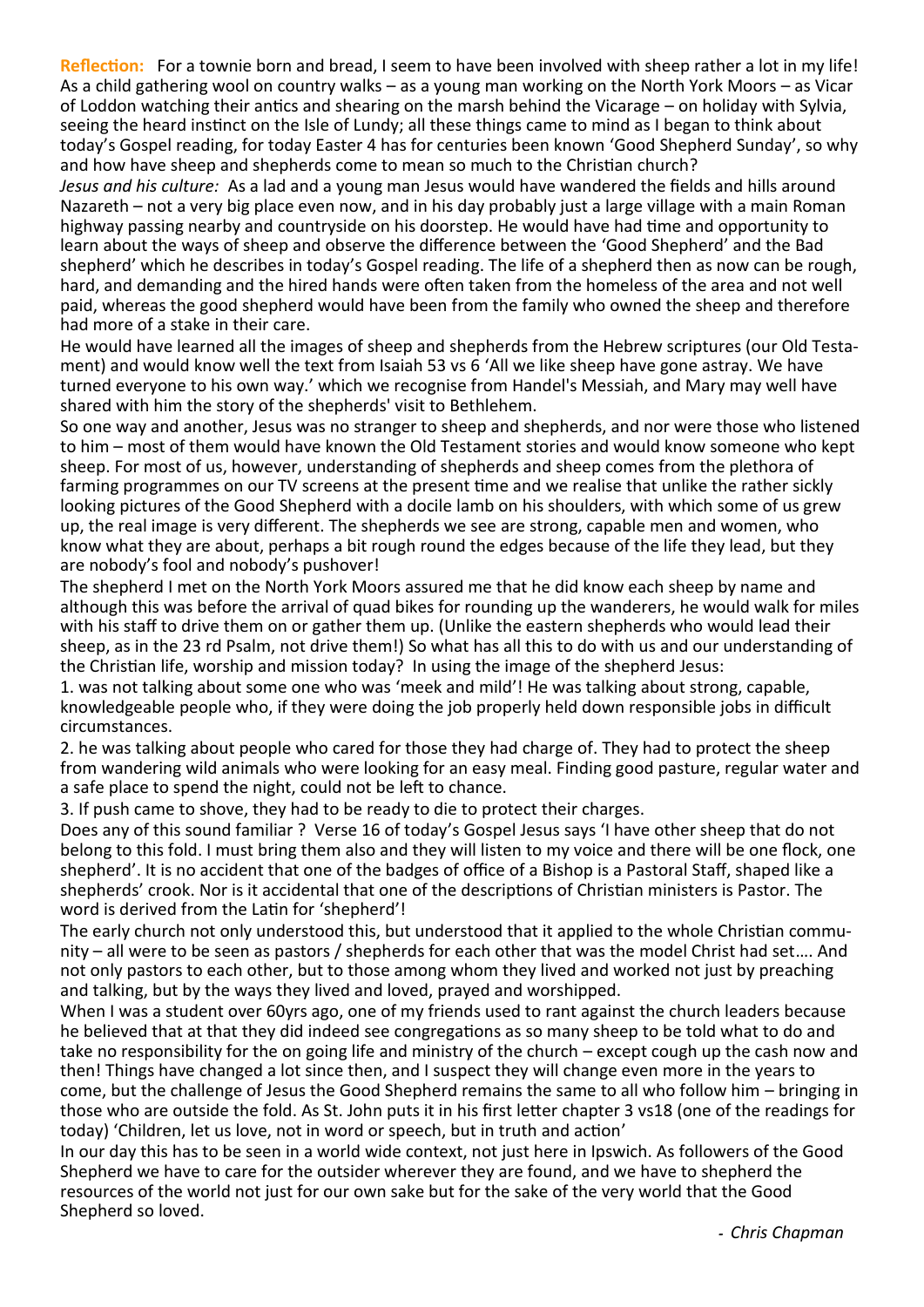*The risen Christ came and stood among his disciples and said, 'Peace be with you.' Then were they glad when they saw the Lord. Alleluia.*

**The peace of the Lord be always with you.**

The King of love my shepherd is, whose goodness faileth never. I nothing lack if I am his, and he is mine forever.

Where streams of living water flow, my ransomed soul he leadeth; and where the verdant pastures grow, with food celestial feedeth.

Perverse and foolish, oft I strayed, but yet in love he sought me; and on his shoulder gently laid, and home, rejoicing, brought me.

In death's dark vale I fear no ill, with thee, dear Lord, beside me; thy rod and staff my comfort still, thy cross before to guide me.

Thou spreadst a table in my sight; thy unction grace bestoweth; and oh, what transport of delight from thy pure chalice floweth!

And so through all the length of days, thy goodness faileth never; Good Shepherd, may I sing thy praise within thy house forever.

#### **A prayer for Easter**

Your love, which breathed this world into being, established a covenant people, brought them out of captivity and into a promised land. Hallelujah! Your love, which from the moment of our birth has known and called us by name from out of this world's slavery into the kingdom of God. Hallelujah! Your love, poured into the heart of Jesus who endured the nails of our sin, defeated death to rise again and causes our hearts to sing Hallelujah!

#### *Please pray for:*

**Those with chronic or long-term illness:** Rosemary, Eric Dickerson, Jenny, Andrew Barfield, Kathy Steele, Andrew, Peggy, Margaret Christian, Natacha, Rex & Jill, Christine, Stephen, Samantha

**Those undergoing treatment or currently ill:** Katie, Gloria Elmer, Leslie Bloomfield, Roger Dickerson, Vicky & Matt, Dagmar, Roy, Kenneth Leek, Angela

**All who are affected by the Coronavirus**: *For all who have lost their jobs; all who are despairing and living with loss or anxiety. For hospital and health care workers.*

**Those who have recently died, and their families mourning their loss:** Sally Carson, Jean Dominy, Prince Philip. RIP

#### *Prayer for our new Priest-in-Charge:*

Lord, give us all wisdom and guidance as the search process goes ahead. We know that you have plans for us as a church - and we trust you. We pray that the right person will be drawn to us, that your Spirit will be at work.

Grant us a vision, Lord, to see what we can achieve, to reach out beyond ourselves, to stretch our capabilities, to increase our sense of purpose, to be sensitive to your presence at all times and listen to your call.

We are hoping for a priest who can aspire to Philippians 2, and offer joy and humility in serving the Lord at St Thomas. To lift up holy hands in prayer (1 Timothy 2: 8) - and to keep hold of the deep truths of the faith (1 Timothy 3:9).